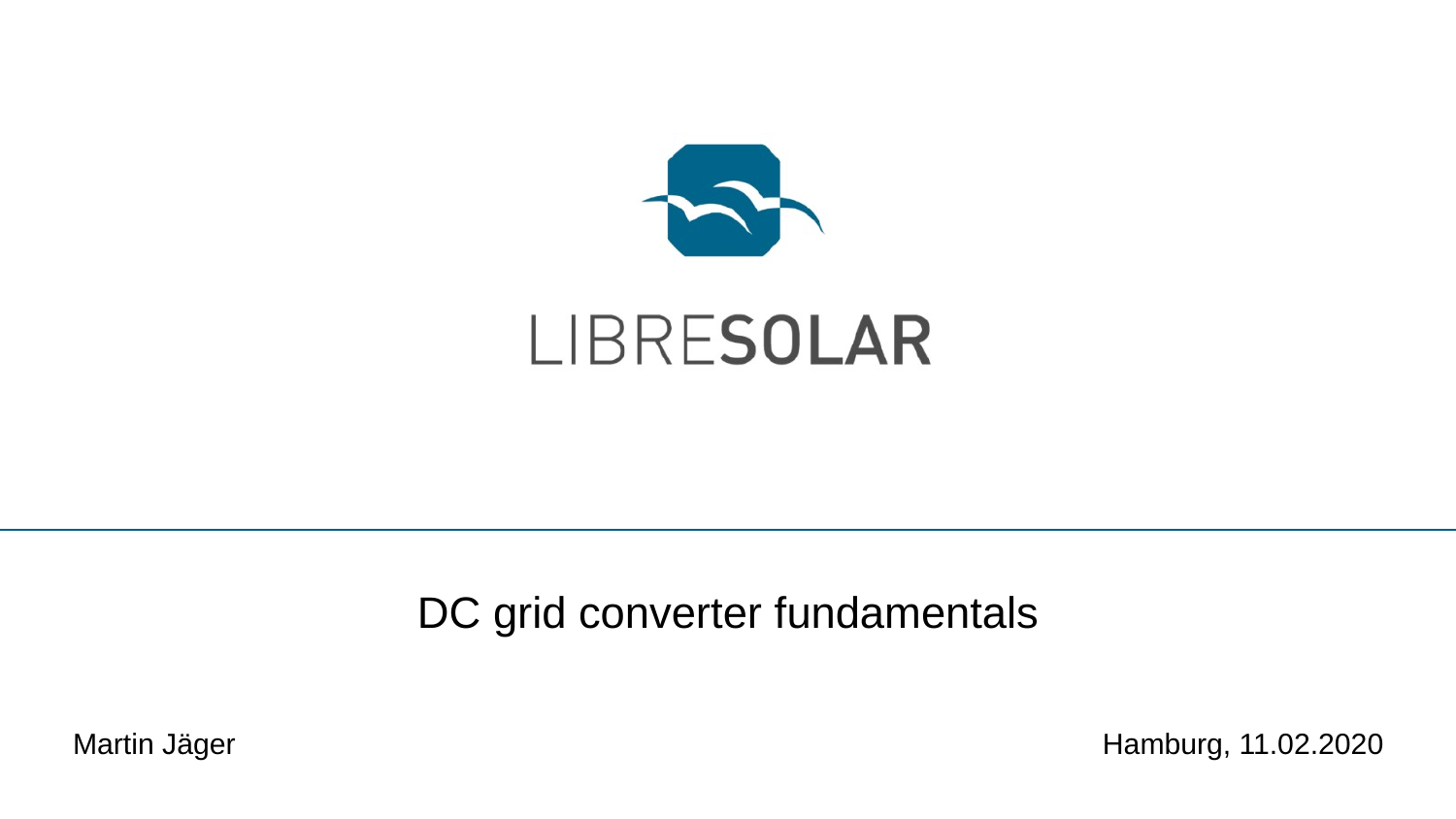# Open DC grid overview

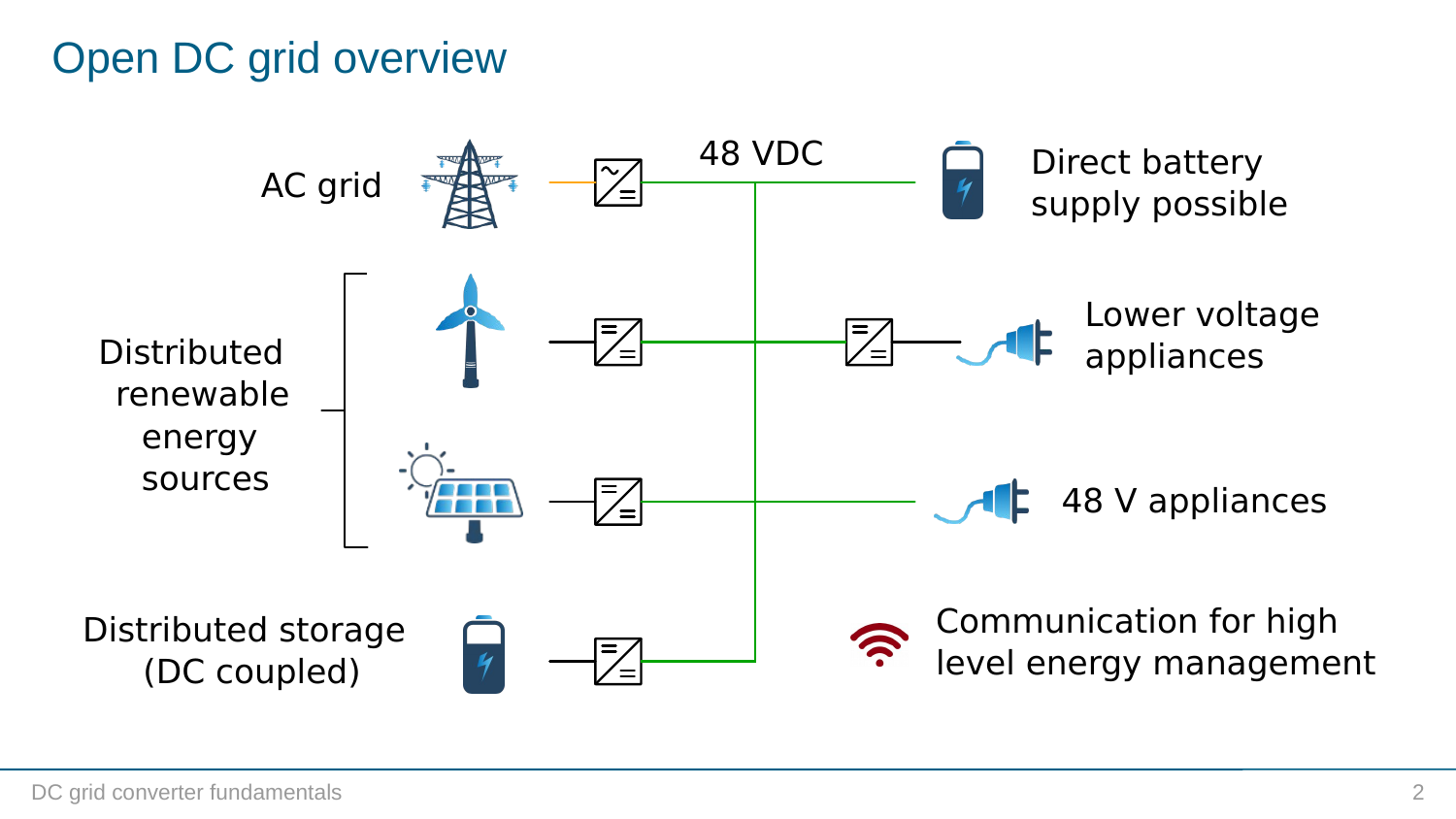# Typical MPPT charge controller layout

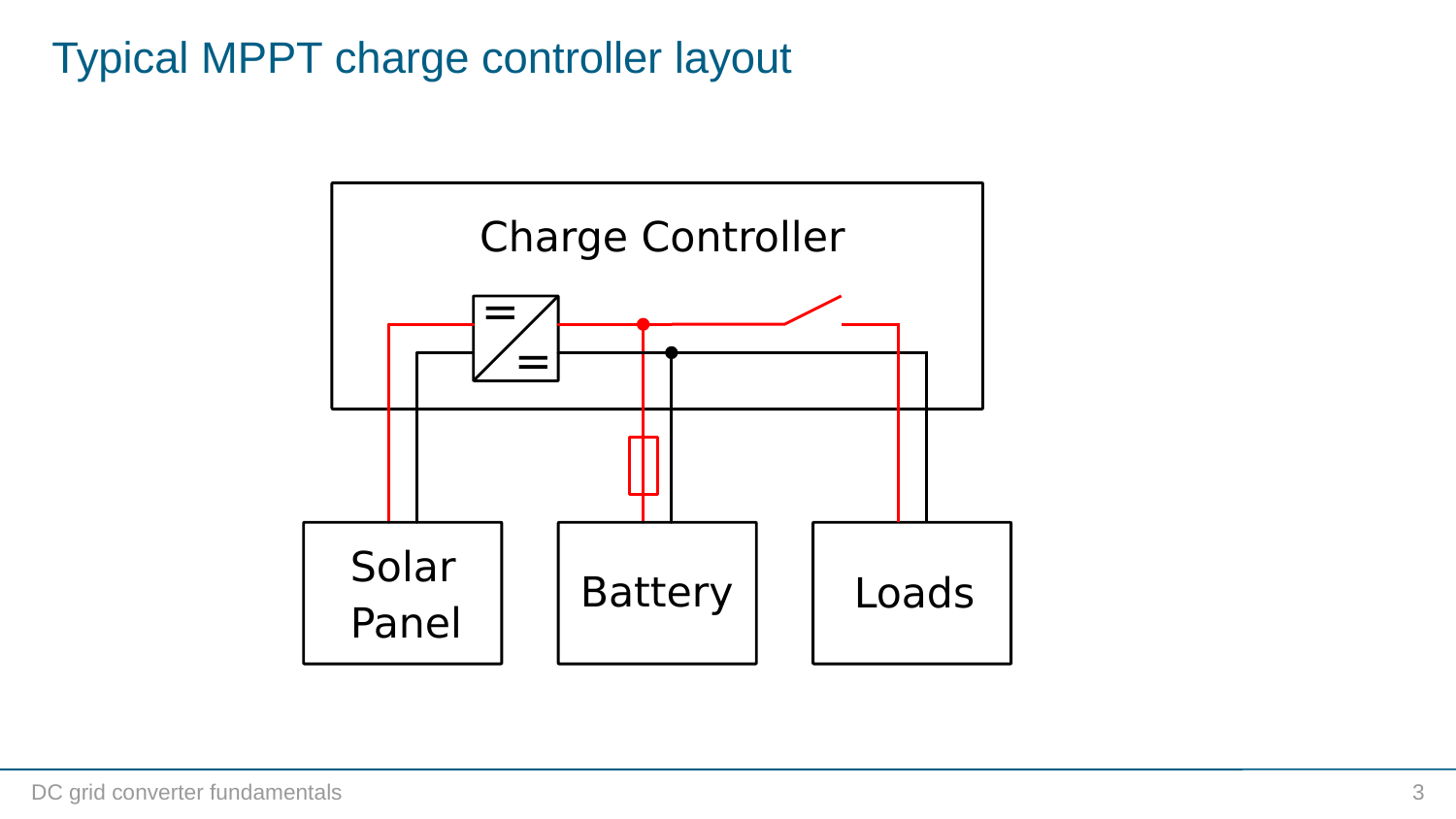#### DC/DC buck converter basics







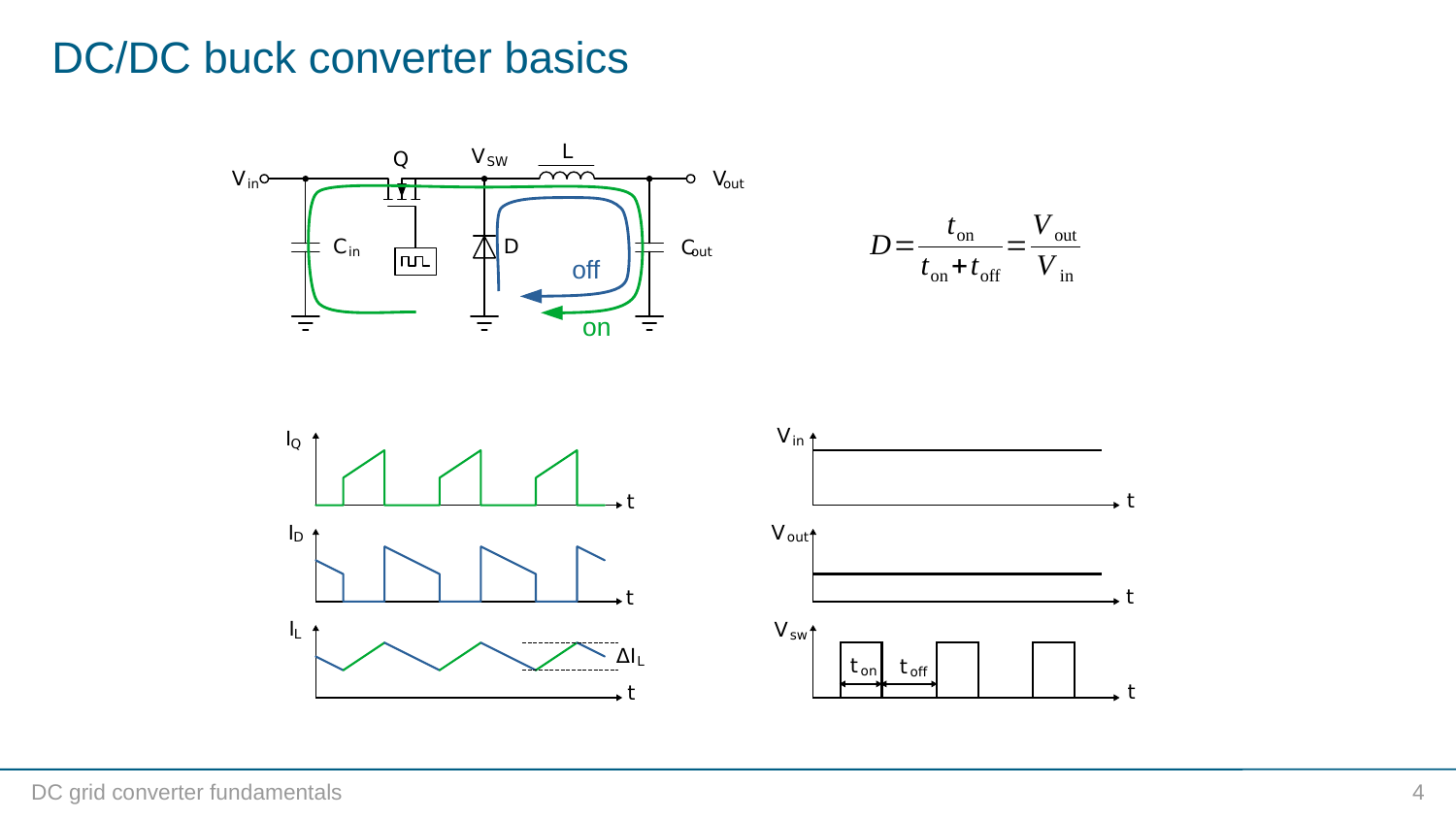## Bi-directional DC/DC converter





Buck converter extending the Boost converter



Synchronous converter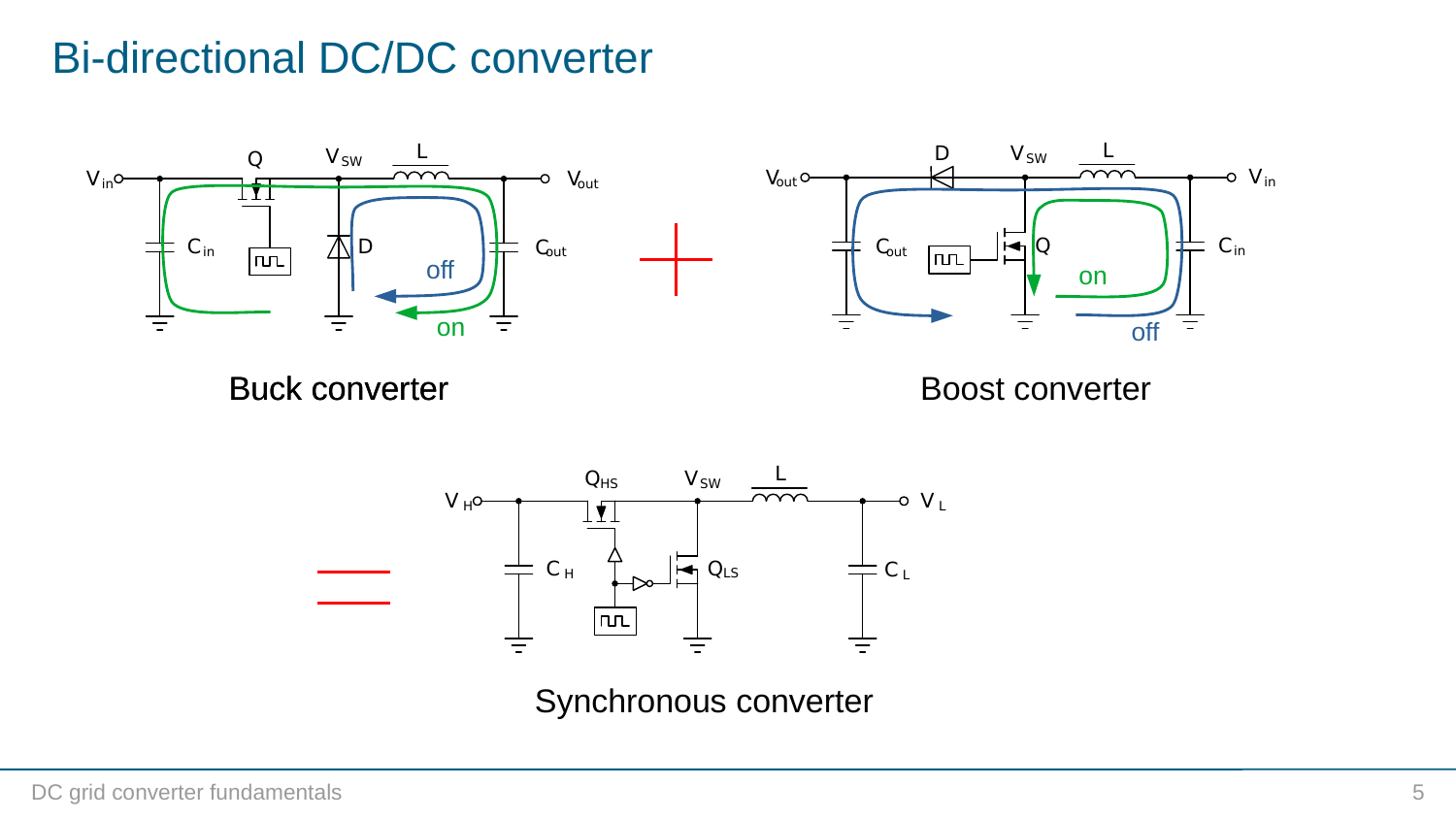# Grid controller power stage

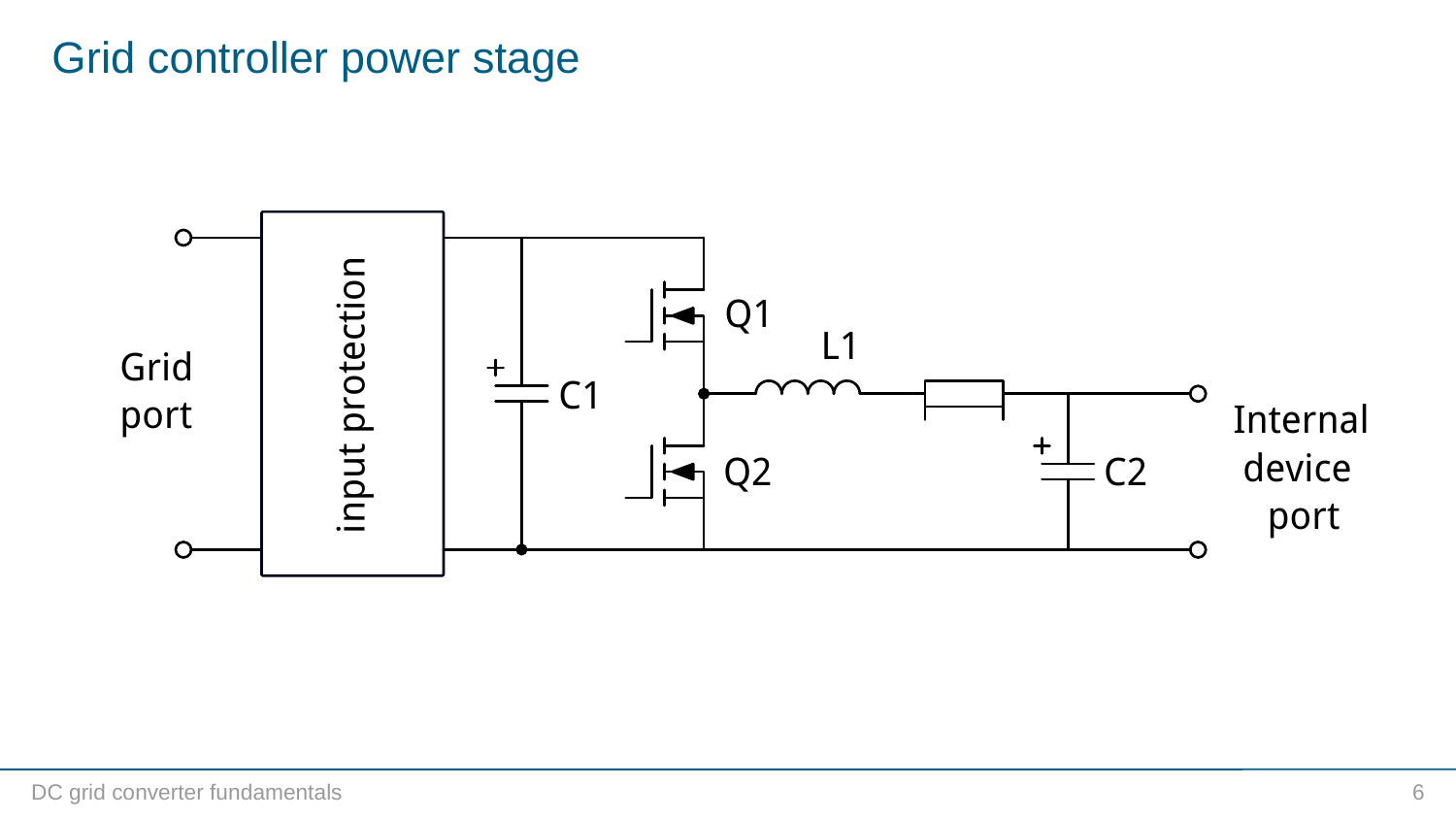# Grid control basics: Water analogy